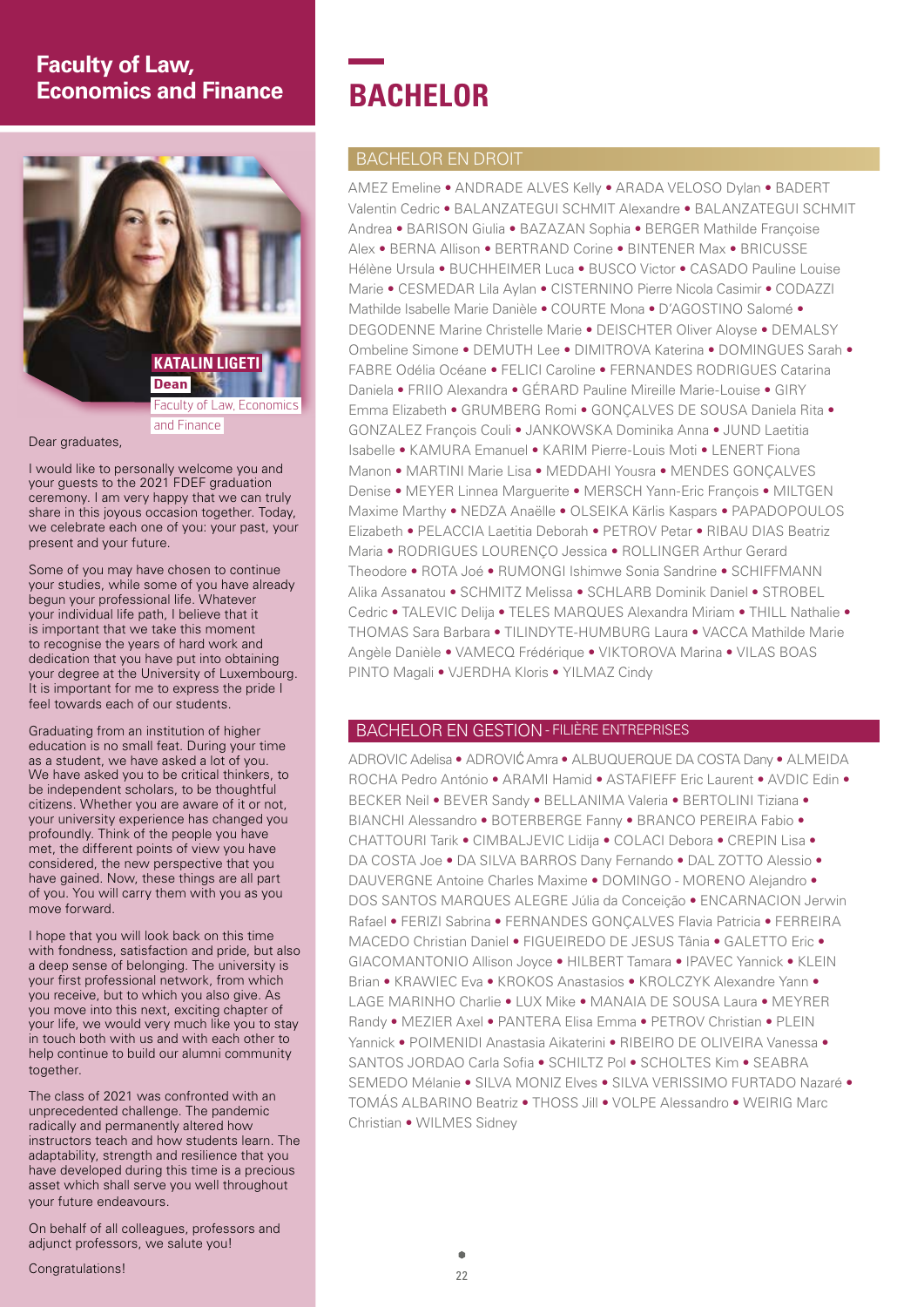# BACHELOR EN GESTION - FILIÈRE BANQUES

ARCHONTAKI Chrysoula • BARIC Alexandre • BATISTA Jennifer • CIKOTIC Merisa • CORDEIRO MORIM Cristiana Isabel • CORREIA BORGES Bryan • COUCEIRO PEÇA João Paulo • CRISTOVAN FERREIRA Jessica • CUCCHI Antoine • DA SILVA Mikael Guimarães • DA SILVA CRUZ Mara • DEPREZ Philippe • GOMES ESTEVES Toni • GONÇALVES MACEDO Samuel • GONÇALVES TEIXEIRA Steve • GUIRAUD Vanessa • HALILOVIC Haris • KENDOUSSI Elias Jawal • LOPES MOURA Hélder Filipe • MOREIRA RIBEIRO Rute Marlene • MORENO VACCA Kelian Vince Ami • NETO OLIVEIRA Bárbara • NOGUEIRA TEIXEIRA Adriana • PEREIRA PEIXOTO Dany • PFEIFFER Mandy Myriam • SEQUEIRA SECK Laysson Abdine • SMYNA Kaoutar • TERZIMUSTAFIC Faketa • ZABÉE Iyanis Pierre Alain

#### BACHELOR EN GESTION - FILIÈRE ASSURANCES

DAMMIANI Tiziana • GUERRAB Noureddine • TEIXEIRA Joana

#### BACHELOR EN SCIENCES ECONOMIQUES ET DE GESTION

ABBAS Ahmed Yacine • AGOSTINO Lorenzo • AIT EL GAZZAM Maryam • BARBEL Samuel • BEI Leonardo • BEU Joni • CAMPORESE Lea • CERVERA Esteban Théo Vincent Ferdinand Valentin • COELHO DE SOUSA Olivia Isabel • COIMBRA Laetitia • COIMBRA FERREIRA GOMES Quim • CRAPA Laura Florida Francine • CRUCHTEN Sven • DA SILVA COSTA Mónica Gabriela • DODICI Karina Elena • D'ONGHIA Gregory • DUMONT Sara • FEDOROV Andrei • FERNANDES DA SILVA Paulo Felipe • FLECHTNER Clara Manon • FRKATOVIC Lejla • GONÇALVES Daniel • HO Hao Xiang Jimmy • HOTZ Océane Marie Alizée • IMHOFF Julien René • JAFAROVA Nazrin • JULESZ Luzviminda Virág • KALMES Yanik • KIMBALA Kaïgo Solange • KLEIN Michaël • KOLASINAC Samira • KOECHER Joé • LADIKA Luca Patrick • LONGHINO Sara • MAMMADOV Pasha • MANTRISI Luana Maelle • MARTARESCHE Thomas • MARTINS PEREIRA Marina • MOUWANNES Christel • MURIC Amra • NAGY Miklos Mark • ORTOLANI Alexia • PANNACCIO Andrea Roberto • PATRÍCIO VALPAÇOS Sara Raquel • PONCELET Julie • PRESTAT Marion Tania • REČ Haris • RIBEIRO FERREIRA Andreia Filipa • RITH Jean-Alexandre • RODRIGUES LOPES Sara Filipa • SAHKI Patricia Maria • SCHAFF Elise • SKENDEROVIC Armin • SIMION Sebastian • SYLA Ariand • SYLA Fjolla • THEVES Jack • TOKO JOSIAS Angelin • VOLMICH Bianca • VULPE Andrei • WEHRHAUSEN Sam Emile Michel • WEIER Sam • YANKOVICH Anastasiya

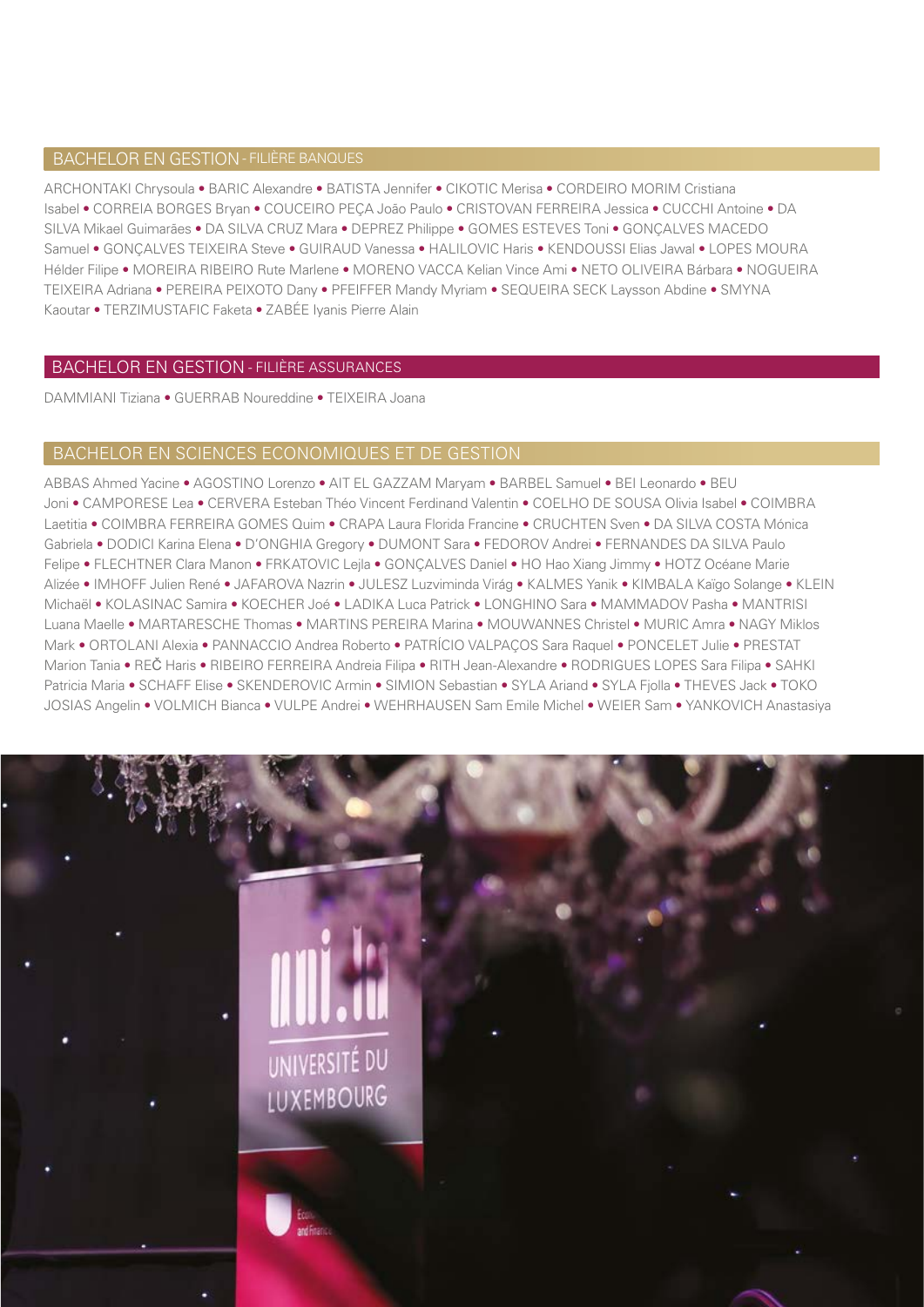

#### MASTER IN ACCOUNTING AND AUDIT

ALLAHYAROVA Aytan . DE SOUZA NETO Álvaro . DEB Moushumi . DENCHEVA Dennitsa . DUARTE PEDRO Catarina Sofia . GHOUNIME ANDREOS Gaëlle • GRESSANI Dario • HE Guoting • JOHNSON Delphy • KAMDEM SHERILYN Larissa Diuidie • KELDERMAN Yohan . KOLKES Andy . KOVSHIKOV Larolslav . LOGVINENKO Sofiia . MAKHAEVA Vlada . MORELLI Lara . MOURA CARVALHO Filipa . NETE GAMBA Yande Ndefru . TUNDO Debora . VAZ Adriana . WANG Jiping . WITRY Philip . WIVENES Jean

#### MASTER IN ENTREPRENEURSHIP AND INNOVATION

DICUSAR Daniela • NDIAYE Astou • GIANCHANDANI Jai • GONÇALVES RIBEIRO Jordy • JI Baijing • KHOBBA Mohammed Amine • LAKO Eriselda • LAKO Xhesika • MIMRAN Axelle Helen • PENA REYES Francisco Alejandro • RAMOS MEYERS Matilde • REBBAJ Meryem . RIZVI Samiul Alam . SCHEUREN Raphaël Paul Michel . SÖLL Katharina Lucia . STEPHANES LIMA Letícia . TOUJNI Bouchra • TURTUREANU Oxana

#### MASTER IN LOGISTICS AND SUPPLY CHAIN MANAGEMENT

COIRA ROMALDE Manuel • EMU Fdward • GARCIA DE LA ROSA Andrea • GONZÁLEZ Gutiérrez Frika • INTHANU Wirakan • KARU Taivo · LOZOU Aikaterini · MCDONALD William · MEZA Sebastian Ismael · MORADI SHAHMANSOURI Poulad · NGUYEN Tiffany-Thao Ngoc • NOLDUS Lahian Fabrice Severin • PHÙNG Thanh Dũng • PODICHETTY THRIBHUVAN Neeraj Kumar • RONDEUX Aurelien Albert Roger • SAWANT Bhagyashree Deepak Kumar • SINHA Ranit • TENNINA Valeria • ZHENG Wei

#### MASTER OF SCIENCE IN FINANCE AND ECONOMICS - BANKING

BESCH Dave . CHEA Vitou . DELÉ Annick . GIGUÈRE Gabriel . JAIN Rahul Hasmukh . JOSÉ SIMOES Rita . LAPIERRE Myriam Ruth Danièle • PEREIRA ALMEIDA Dany • SIMOES PEREIRA Joana • SUM Sotthal •

#### **MASTER OF SCIENCE IN FINANCE AND ECONOMICS - INVESTMENT MANAGEMENT**

BALZ Julian Friedrich • BRACAJ Kristian • BUHLEV Yasen Dimitrov • DINIS MARTINS Marco • GLODEN Maxime Marcel Fernand • HOFFMANN Vincent Clovis Valentin . IBADOVA Antiga . ILIEVA Martina . JAHIC Haris . JELACA Karlo Maximilian . LILA Marvin . MAMMADZADA Riad . MARQUES Jessica Marie . SABAREDZOVIC Emin . SOUSA SÁ Mikael José . TORDJEMAN Eve Chloé . WAGNER Maurice . WRONSKI Elena

#### MASTER OF SCIENCE IN FINANCE AND ECONOMICS - RISK MANAGEMENT

ATANAN Samira • BAJARD Maryse Madeleine Denise • BIRSENS Kristin • DŽAFERAGIĆ MIRZA • FERNANDEZ DAVILA Marcos • GLODEN Lou . GUO Yao . HERRMANN Denise . IZAM Mohamed Amine . LILA Fation . MACCHINI Andrea . PJESHKA Era . RAUSCHENBERGER Charlotte · STEIL Véronique · URBONAVICIUTE Inga · WELSCHBILLIG Igor · ZENON Etienne Albert Sadiche

#### MASTER OF SCIENCE IN FINANCE AND ECONOMICS - FINANCIAL ECONOMICS

CORREIA NUNES Annie • KASS Lara • KERSCH Julie Claire Michelle • NOTARANGELO Luca

#### MASTER OF SCIENCE IN FINANCE AND ECONOMICS - SUSTAINABLE FINANCE

ALEXANDRAKI Chrysa . BARROS FRANCISCO Hamilton . CILLIEN Youri . COLLIN Thomas . ELSHERIF Nevine Essam Mohamed . ENDRES Philipp . FELLER Adrien . GEORGIADIS Georgios Christos . HERMAN Justine . LETTA Anna . NEIVA JAQUES Mónica Isabel · PALMIROTTA Sara · PINTO Lisa · SERAFIN Agnella Gyöngyvér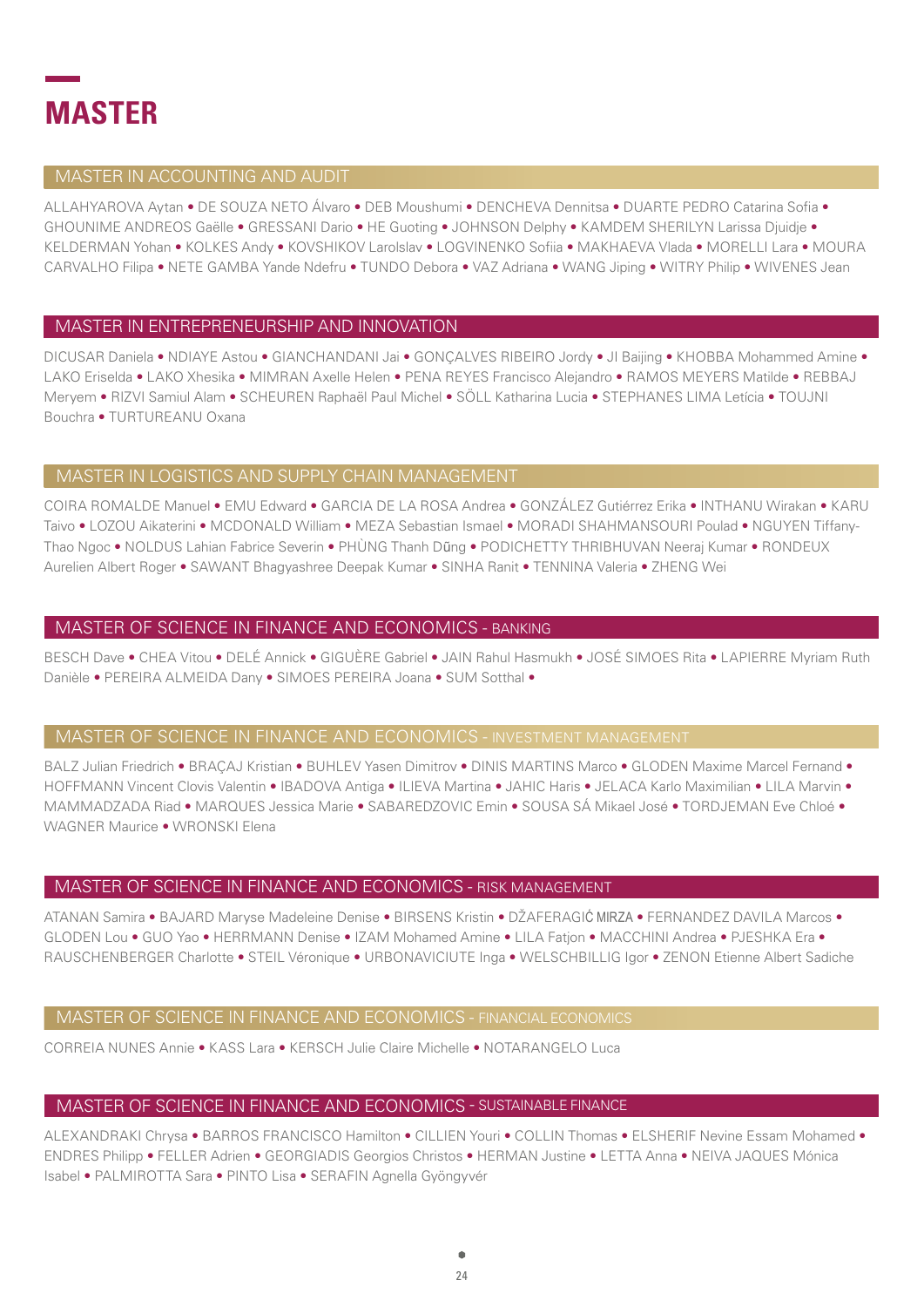#### MASTER OF SCIENCE IN QUANTITATIVE ECONOMICS AND FINANCE

BOADU Rhoda • DEL HIERRO Alejandro • DEVONAEV Azamat • GAO Jiale • KUDASHEV Raian • PRASAD Sakshi Kasa • SHANG Chenglin • SILINA Elena • YAN Zirou

# MASTER IN WEALTH MANAGEMENT

ARLI YILMAZ Selen • ARSHAKYAN Mariana • BILA Yaryna • CUNETCHI Elena • DONG Biqing • EL HAJAL Georges • FOTI Manuel • GILAI Habte • HIPPERT Julie • KHALAYLA Suzan • KHAN Shumaila • LAZAROU Constantinos • LI Bowen • LYU Yao • NAMAZOVA Turan • OKHLOBYSTIN Ivan • PEREIRA SIMOES David • SAZONSKAYA Anastasia • SEZGIN Selman Yasir • TANOOS Mareena • TCHASSEM Nyouvop • VARDAPETYAN Maria • ZHANG Tingting • ZHENG Yaqiong

#### MASTER EN DROIT BANCAIRE ET FINANCIER EUROPÉEN, (LL.M)

COBUŞCEAN Victor • DE OLIVEIRA COMODO Ana Carolina • DEBUE Caroline Zoé Anne • GBALOU Yannick Junior • JACQUET Océane Muriel Renée • MÎNZATU Sofia-Narcisa • NATSIOU Maria • OSMANAĜAOĜLU Nazli • RÍOS VIÑUELA Francisco • RODRIGUES CAVALEIRO Andreia Sofia • SCHMITT Cloé Julie • WILHELM Chloé Geneviève Marie-Hélène

#### MASTER EN DROIT BANCAIRE ET FINANCIER EUROPÉEN, (LL.M) - FILIÈRE DROIT DES FONDS D'INVESTISSEMENT

AMRI Oumeima • ARZBAECHER Emilie • CUTER Rose-Stella Stefania • D'ALTILIA Elisa • DANEY DE MARCILLAC Margaux Anaïs Miyala • DOUILLY Hugo Jean-Marc Arnaud • FAHIME Wassim m'Barek • GARCIA BLANCO Jesus • GELDI Yasemin Emine • GOFFIOUL Quentin Pierre • GRAAS Natasha Martine • GUO Luci • LORENZI Alessandro • MEYER Florian • MILITELLO Syntia Gino • NEVEUX Léa Léontine • NIELSEN Niels Nicolai • PELISSIER Solène Chantal Monique • SEHIC Alem • SZCZEPARA Maria Jadwiga • TSHILUMBA Stéphanie • TSKHOVREBADZE Roman • VENTER Thibaut Joseph Eric • WURTZ Thomas

#### MASTER EN DROIT ET CONTENTIEUX DE L'UNION EUROPÉENNE (LL.M)

ADAMS Lore • ALMEIDA CÉSAR Jessica • BOSTELLE Océane • BOUZERARA Nour El-Imane Djennat • BRKIĆ MARTINA • CONSTANTIN Karina-Ioana • CONSTANTINESCU Ana-Stefania • JORDAO DA SILVA Mandy • KUCZYŃSKI Robert Krzystzof • LONGARI Giulia Anna-Maria • MÃO CHEIA CARREIRA Maria Josefina • MASELLI Mirella • MONTEIRO Catia • NOËL Pierre-Yves Jean Marie • SOUSA RODRIGUES Marco • SZULC Andrzej Tadeusz • ZURBACH Alexandra Heather

#### MASTER IN EUROPEAN ECONOMIC AND FINANCIAL CRIMINAL LAW, (LL.M)

ANGELETTI Océane Aline • BATAVANI Evangelia • BORRONE Mariana • BOUCHE Marie • BŪDVYTYTĖ SANDRA • CUVELIER Alice Anaïs • DE OLIVEIRA DINIS CARVALHO Beatriz • DERVISI Ioanna • DIEDERICH Catherine Marie • FOETZ Alexandra Juliette • GREVESSE-SOVET Amaury Jean Paul Baudouin • KAHN Nicole • KEÏTA Moussa • KHAWAJA Shamroz Kalim • KNEBELER Christine • LOPES BARRADAS Melanie · MALHEIRO VILAS BOAS Carina · MARPINO Sara · MINAIOPOULOS Viktor Panagiotis · PALMINI Marianna • PAPARELLA Antonio • SENTENAC Giulia Jeanne Marie • SIMÕES NUNES Patricia • SOARES BORGES Patricia • STEFANIDOU Arianna • TERMENS Nina Mathilde • THEODORAKAKOU Georgia • WALGRAEF Léa Charlotte M. • VAN HOOGHTEN Elke Anne J. • ZUCCHINI Alice

#### MASTER IN EUROPEAN AND INTERNATIONAL TAX LAW, (LL.M)

ARNOULD Morgane Michèle • CHAPA LÓPEZ Vicente Benito • CIARROCCHI Federico • CRESSEY Loup Jules Reaburn • ETXAURI ESAIN Irati • FLAMENT Laure-Hélène Sylvie A. • GOMES REIS Xavier • HEINISCH Pol • KNEIP Elisabeth Louise • KOHNEN Anna Lena • KOSSMANN Svenja • KOUKOUVETSI Vasiliki • MENDES Christopher • NEVES ALMEIDA Michael • NOËL Marilys Elodie Nelly • RABOUINE Sylvain Minh • TOUAMI Kahina • VAESSEN Adrien • WANSCHOOR Clint Wannabee